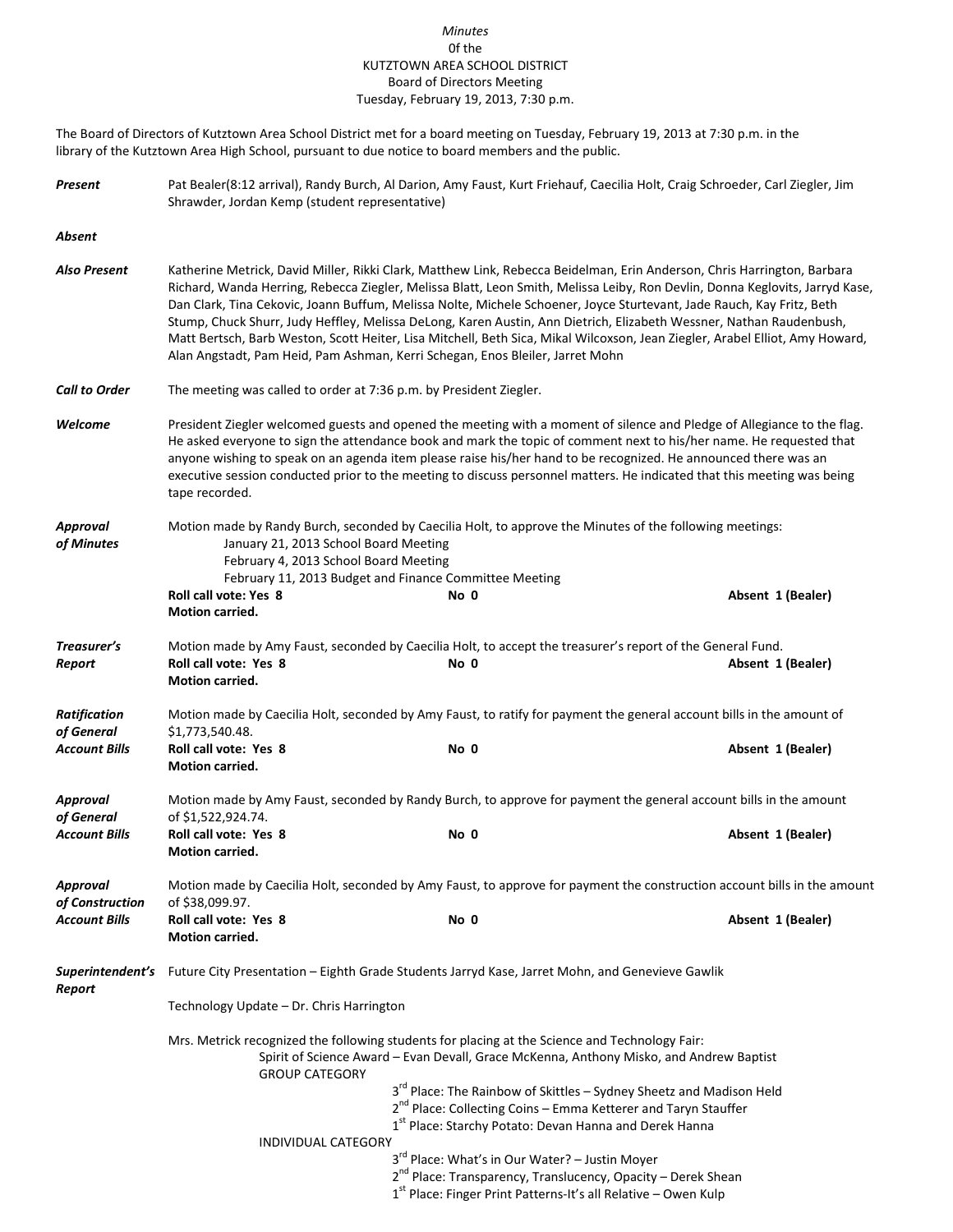| February 19, 2013<br>Page 2 of 3 |                                                             | KASD Board of Directors Meeting Minutes                                                                                                                                                                                                                                                                                                                                                                                                                                                                                                                                                                                                                                                                                                                                                                                                                                                                                                                                                                                                                                                                                                                                                                                                                                                                                                                                                                                                                                                                                                                                                                                                                                                                                                                                                                                                                                                                                                                                                      |                                                                                                                                                                                                                             |                                                                                                            |  |  |  |
|----------------------------------|-------------------------------------------------------------|----------------------------------------------------------------------------------------------------------------------------------------------------------------------------------------------------------------------------------------------------------------------------------------------------------------------------------------------------------------------------------------------------------------------------------------------------------------------------------------------------------------------------------------------------------------------------------------------------------------------------------------------------------------------------------------------------------------------------------------------------------------------------------------------------------------------------------------------------------------------------------------------------------------------------------------------------------------------------------------------------------------------------------------------------------------------------------------------------------------------------------------------------------------------------------------------------------------------------------------------------------------------------------------------------------------------------------------------------------------------------------------------------------------------------------------------------------------------------------------------------------------------------------------------------------------------------------------------------------------------------------------------------------------------------------------------------------------------------------------------------------------------------------------------------------------------------------------------------------------------------------------------------------------------------------------------------------------------------------------------|-----------------------------------------------------------------------------------------------------------------------------------------------------------------------------------------------------------------------------|------------------------------------------------------------------------------------------------------------|--|--|--|
| <b>Committee</b><br>Reports      | <b>EITC</b><br>Pat Bealer                                   | No report.                                                                                                                                                                                                                                                                                                                                                                                                                                                                                                                                                                                                                                                                                                                                                                                                                                                                                                                                                                                                                                                                                                                                                                                                                                                                                                                                                                                                                                                                                                                                                                                                                                                                                                                                                                                                                                                                                                                                                                                   |                                                                                                                                                                                                                             |                                                                                                            |  |  |  |
|                                  | <b>PSBA</b><br>Pat Bealer                                   | No report.                                                                                                                                                                                                                                                                                                                                                                                                                                                                                                                                                                                                                                                                                                                                                                                                                                                                                                                                                                                                                                                                                                                                                                                                                                                                                                                                                                                                                                                                                                                                                                                                                                                                                                                                                                                                                                                                                                                                                                                   |                                                                                                                                                                                                                             |                                                                                                            |  |  |  |
|                                  | <b>ECC</b><br><b>Randy Burch</b>                            | the tennis courts.                                                                                                                                                                                                                                                                                                                                                                                                                                                                                                                                                                                                                                                                                                                                                                                                                                                                                                                                                                                                                                                                                                                                                                                                                                                                                                                                                                                                                                                                                                                                                                                                                                                                                                                                                                                                                                                                                                                                                                           |                                                                                                                                                                                                                             | Mr. Burch reported the committee reviewed personnel and discussed the status of grant money for repairs to |  |  |  |
|                                  | <b>BCIU</b><br>Carl Ziegler                                 | No report.                                                                                                                                                                                                                                                                                                                                                                                                                                                                                                                                                                                                                                                                                                                                                                                                                                                                                                                                                                                                                                                                                                                                                                                                                                                                                                                                                                                                                                                                                                                                                                                                                                                                                                                                                                                                                                                                                                                                                                                   |                                                                                                                                                                                                                             |                                                                                                            |  |  |  |
|                                  | <b>BCTC</b>                                                 | Craig Schroeder increase, subject to change.                                                                                                                                                                                                                                                                                                                                                                                                                                                                                                                                                                                                                                                                                                                                                                                                                                                                                                                                                                                                                                                                                                                                                                                                                                                                                                                                                                                                                                                                                                                                                                                                                                                                                                                                                                                                                                                                                                                                                 |                                                                                                                                                                                                                             | Mr. Schroeder reported the committee discussed next year's proposed budget, with an approximate 3%         |  |  |  |
|                                  | <b>Policy and</b><br><b>Curriculum</b><br>Caecilia Holt     | No report.                                                                                                                                                                                                                                                                                                                                                                                                                                                                                                                                                                                                                                                                                                                                                                                                                                                                                                                                                                                                                                                                                                                                                                                                                                                                                                                                                                                                                                                                                                                                                                                                                                                                                                                                                                                                                                                                                                                                                                                   |                                                                                                                                                                                                                             |                                                                                                            |  |  |  |
|                                  | <b>Student</b><br>Achievement<br><b>Al Darion</b>           | No report.                                                                                                                                                                                                                                                                                                                                                                                                                                                                                                                                                                                                                                                                                                                                                                                                                                                                                                                                                                                                                                                                                                                                                                                                                                                                                                                                                                                                                                                                                                                                                                                                                                                                                                                                                                                                                                                                                                                                                                                   |                                                                                                                                                                                                                             |                                                                                                            |  |  |  |
|                                  | <b>Facilities</b><br>Pat Bealer                             | No report.                                                                                                                                                                                                                                                                                                                                                                                                                                                                                                                                                                                                                                                                                                                                                                                                                                                                                                                                                                                                                                                                                                                                                                                                                                                                                                                                                                                                                                                                                                                                                                                                                                                                                                                                                                                                                                                                                                                                                                                   |                                                                                                                                                                                                                             |                                                                                                            |  |  |  |
| Personnel                        | 1.<br>2013.<br>2.<br>3.<br>4.<br>5.<br>6.<br>7.<br>8.<br>9. | Motion made by Caecilia Holt, seconded by Craig Schroeder, to approve the following personnel items:<br>The acceptance of the resignation of Sherry L. Wentzel as a cafeteria employee at the high school, effective February 28,<br>The approval of David J. Miller as acting business administrator retroactive to January 21, 2013 for a term not to surpass<br>June 30, 2013, at a salary of \$70,000 (prorated), to perform all functions associated with the business administrator<br>position.<br>The approval of David J. Miller as board treasurer for the 2012-2013 school year, effective February 20, 2013, at a prorated<br>salary of \$437.50.<br>The approval of Tina R. Cekovic as a long-term substitute teacher for second grade at Kutztown Elementary School,<br>effective approximately March 25, 2013 through the end of the 2012-2013 school year, at a rate of \$100 per day for days<br>1-20, \$110 per day for days 21-45, and the remainder at Bachelor's, Step 1, of the KATA/KASD contract.<br>The approval of Alex H. Eskin as a substitute teacher for the 2012-2013 school year, effective February 20, 2013, at a rate<br>of \$100 per day for days 1-20 and \$110 per day for days 21 and thereafter.<br>The approval of the following as guest substitute teachers through the Berks County Intermediate Unit for the 2012-2013<br>school year, effective February 20, 2013, at a rate of \$100 per day for days 1-20 and \$110 per day for days 21 and<br>thereafter:<br>Nancy S. Brooks<br>Richard D. Burgon<br>Jason L. Mossburg<br>The approval of Roxana C. Volk as a substitute classroom aide for the 2012-2013 school year, effective February 11, 2013,<br>at a rate of \$9.75 per hour.<br>The approval of Sarah J. Grutza as substitute clerical/classroom aide and cafeteria aide for the 2012-2013 school year,<br>effective February 20, 2013, at a rate of \$9.75 per hour for clerical/classroom aide and \$8.50 per hour for cafeteria. |                                                                                                                                                                                                                             |                                                                                                            |  |  |  |
|                                  | <b>BOYS TENNIS</b><br>VOLLEYBALL<br>SOFTBALL                | The approval of the following spring coaches and salaries for the 2012-2013 school year:<br><b>Head Coach</b><br>Volunteer Coach<br><b>Head Coach</b><br>Assistant Coach<br><b>Head Coach</b><br><b>Assistant Coach</b><br>Junior Varsity Coach<br>Middle School Head Coach<br>High School Volunteer Coach                                                                                                                                                                                                                                                                                                                                                                                                                                                                                                                                                                                                                                                                                                                                                                                                                                                                                                                                                                                                                                                                                                                                                                                                                                                                                                                                                                                                                                                                                                                                                                                                                                                                                   | Harry A. McGonigle<br>Jeffrey S. Zimmerman<br>Bryan M. Lichtenwalner<br>Marie R. Lichtenwalner<br>Kevin K. Conrad<br>Stacy L. Bricker<br>Bart C. Fenstermacher<br>Kathleen M. Schlenker<br>Megan B. Conrad, Megan J. Greiss | \$5,087<br>\$3,214<br>\$2,249<br>\$3,955<br>\$2,307<br>\$2,307<br>\$2,699                                  |  |  |  |